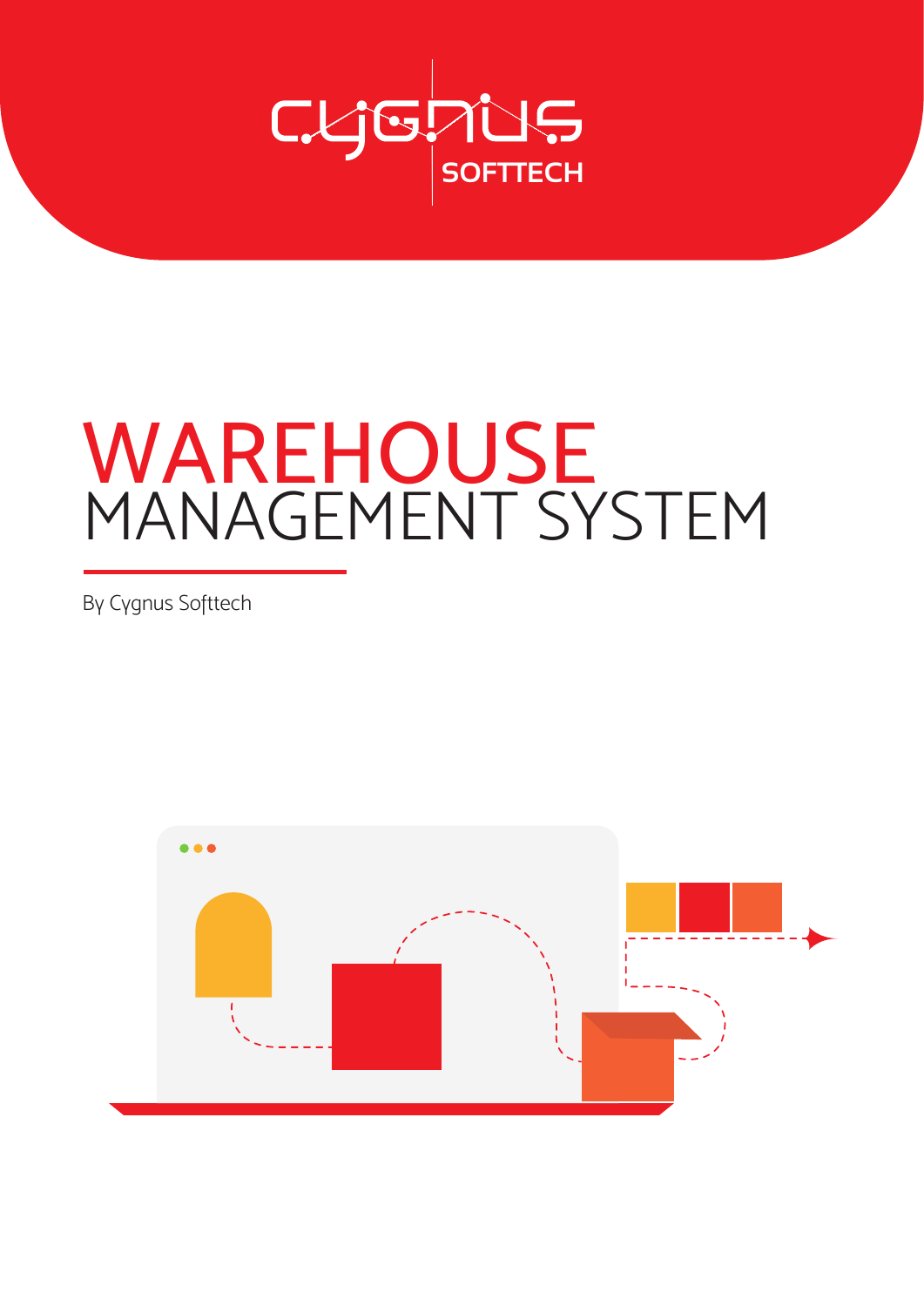

# There is no stopping for us.

We are always ready

Cygnus Softtech is Surat-Gujarat, India based established IT Solution Company, offering diverse services to customers under one roof with an intention to concentrate Software, Mobile App and Website Development.

The services offerings of the company include ERP Product for Logistics & Transport

(Fleet & Freight management), Inventory & Asset management, Retail & warehousing, e-School, Finance & Accounting solutions, Vehicle Tracking System Solutions, IT Consultancy, Networking and Annual Maintenance Contracts.

Cygnus Softtech have a relentless obsession for perfection that is evident from our high-quality work standards. We deliver seamless services facilitating clients to achieve business excellence through our proven competencies, peerless work standards, and absolute dedication.

Cygnus Softtech is offering a range of ERP solutions for customizes flow as per client requirements. We also offers Business Intelligence Solution on Top of all its products to provide analytical insights into your business.



#### Vision:

Our Vision is to be best innovative, unique and quality providing IT Solution Company with effortless solutions which bring the ultimate customer delight, creating values for customers, stakeholders and employees of the Company.

#### Mision:

As a leading Supply Chain Management System provider in India, our mission is to provide proficiencies and skills necessary for the supply chain workforce for empower the gains from the deployment of IT platforms and systems. Our focus is to deliver unique and easy to use solutions to the customers and build hard and long term business relationship in order to get success and partnering in their growth. This can be achieved by providing innovative and unique product with upgraded technology.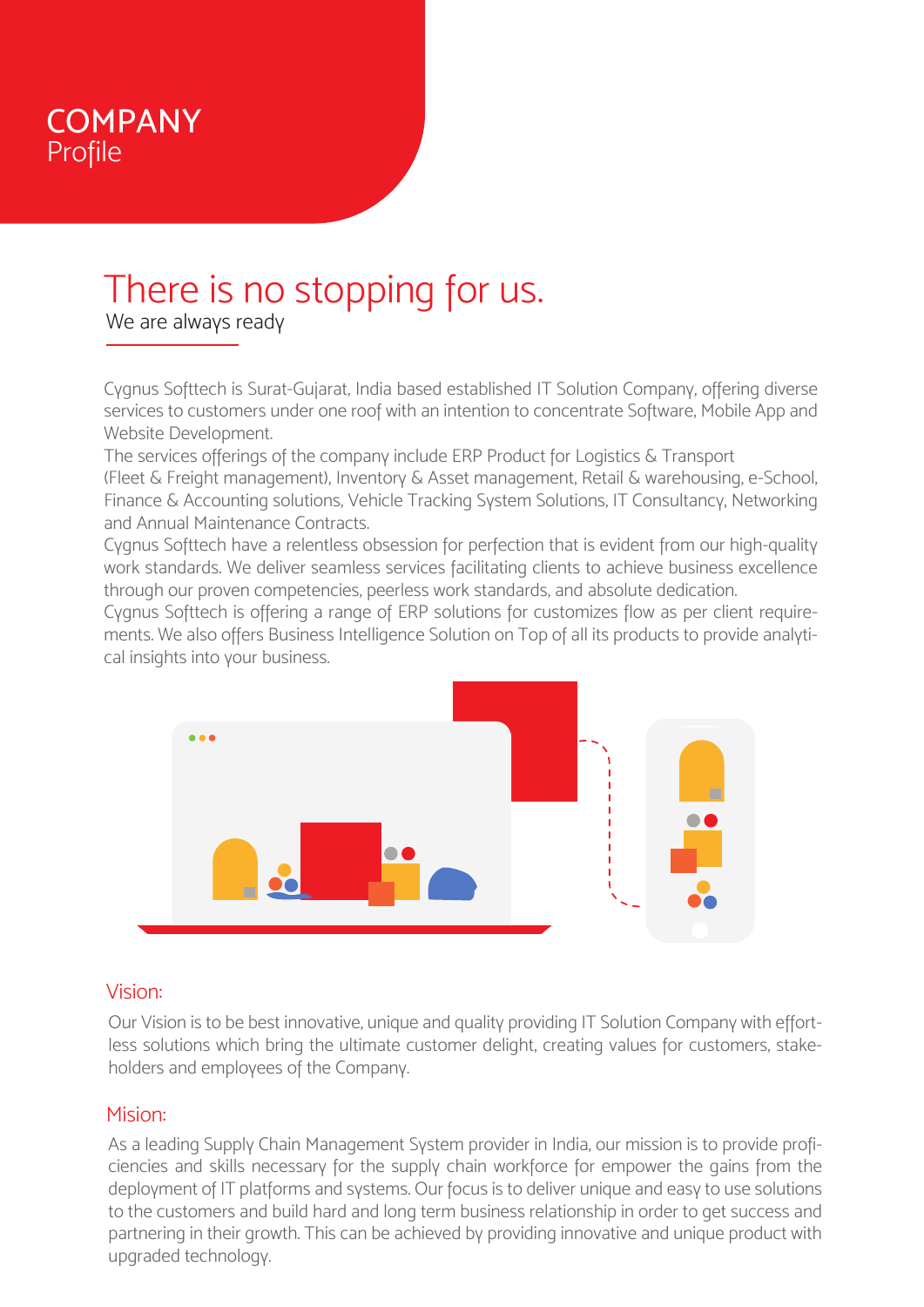### **COMPANY** Profile



Logistic Management System



Courier Management System



Supply Chain Management System



Fleet Management System

Finance & Accounting

GOODS & SERVICE TAX





Management System



Warehouse Management System



GPS Tracking System

Forgotten account?



Task Management System



Point of Sale Trade Management System



Real Estate Management System



Inventory Management System



School Management System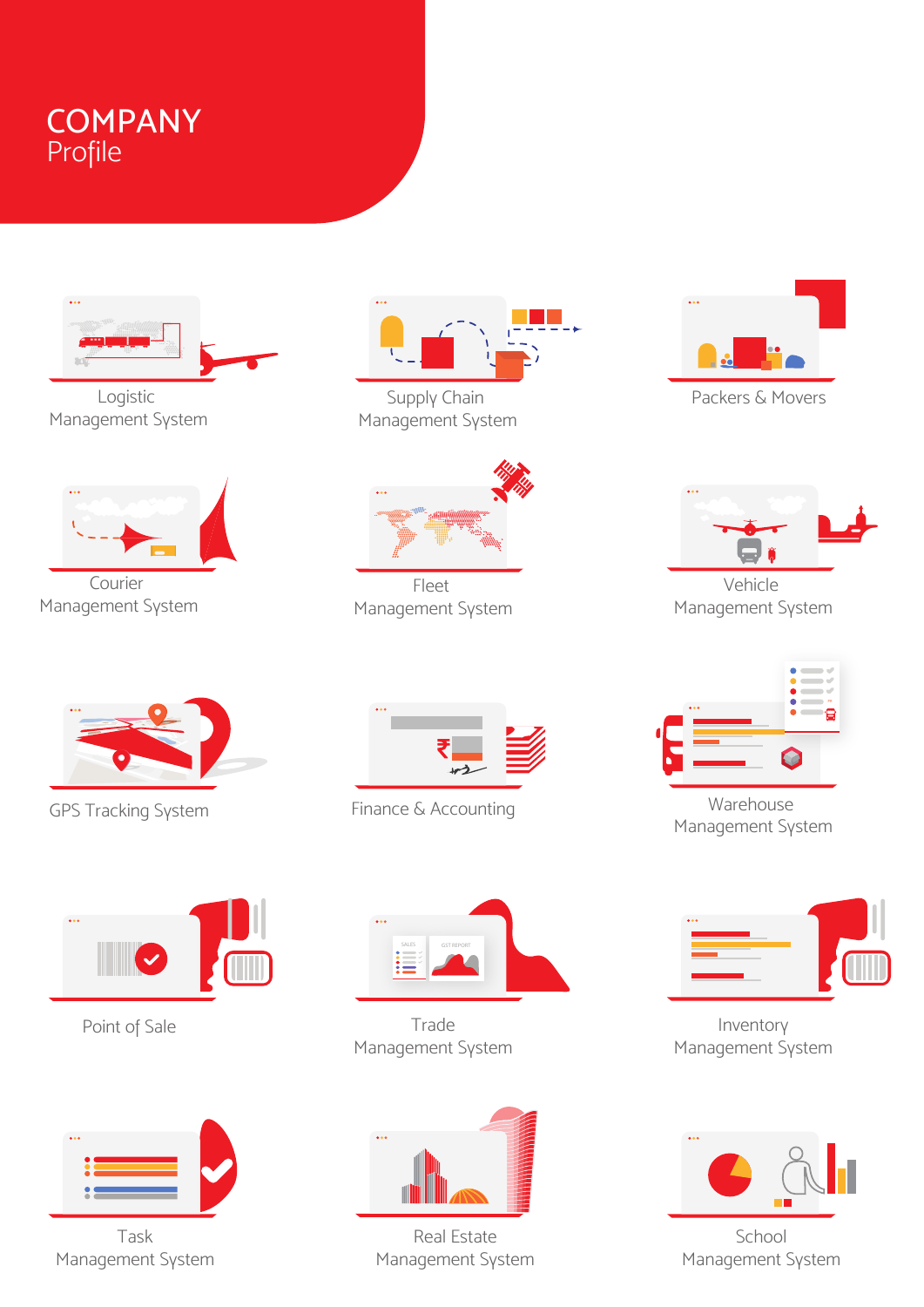# Warehouse Management System

Keep track of your inventory

The Advanced Warehouse Management system is an integral part of your manufacturing and distribution processes. It works in conjunction with the Inventory Management and Shop Floor Control systems to manage your inventory and the products that you produce and ship.

Generally, warehouse management system divides in two main operation flows and many partial operation flows and follow below steps for WMS Management System. Our system defines till palate management for customer.

#### Warehouse Management contains differant processes

Admin Panel & Rights Management In-Bound 1 2 Out-Bound Stock Management HR management Finance 5 6 **Accounts** Dashboards & MIS Other Exceptions

# **Benifits**

- 1. Decrease User mistake, as all process depends on scanning system.
- 2. Actual space allocation.
- 3. Display SKU allocation Place Till to palate.
- 4. More palate CFT use for Put away Process.
- 5. Manage Open Storage area.
- 6. Manage all type of SKU like as Heavy, palatize and bulky.
- 7. Relocation and reassign of SKU location.
- 8. Assign and check actual allocation space of supplier with sub supplier or sub customer.
- 9. Invoice management and process related document management.
- 10. Realtime supplier Stock Dashboard for supplier and admin Dashboard.

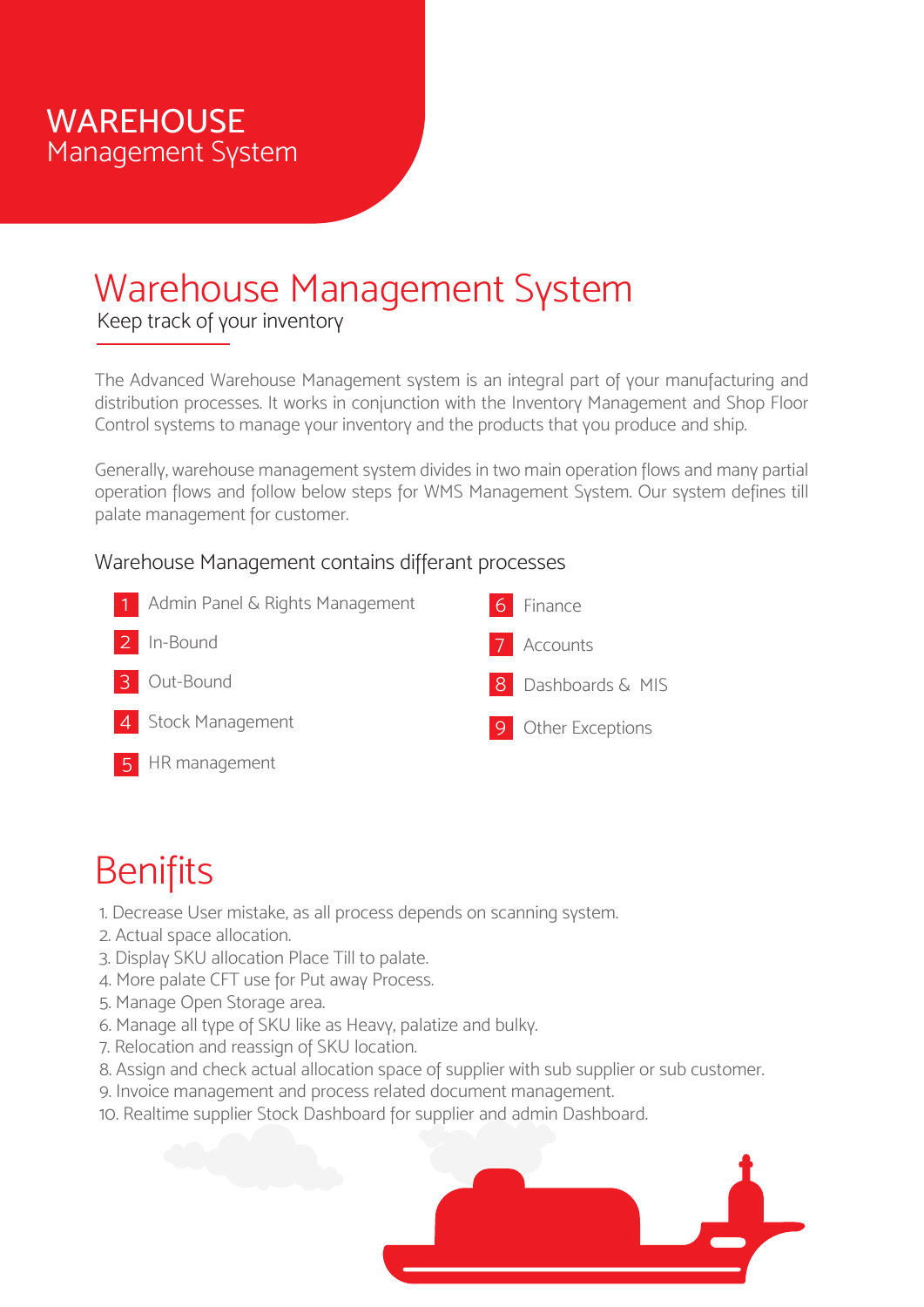### **WAREHOUSE** Management System



#### Token Generation

It is internal process for confirmation of arriving vehicle for loading Load and Unload process. It is also check vacant CFT of any arrival supplier. we can manage TAT (turn around time) of particular vahicle

#### Gate Pass Generation

Its security reason for our warehouse system, it is totally depending on Token, Without Token vehicle not accepted on Gate Entry.

#### GRN Generation (Goods Receive Note)

GRN Process Start with Scan Our TOKEN Print and Receive all SKU Of Arrive Vehicle and Confirm all are correct or not, even check duplicity with our system With auto ASN process.

#### Put Away Process

System get all empty palate list related to particular supplier and customer and Convenient space suggests to user.

#### Update Put Away Process

If any user dose make mistake then change reallocation of any SKU using update put away process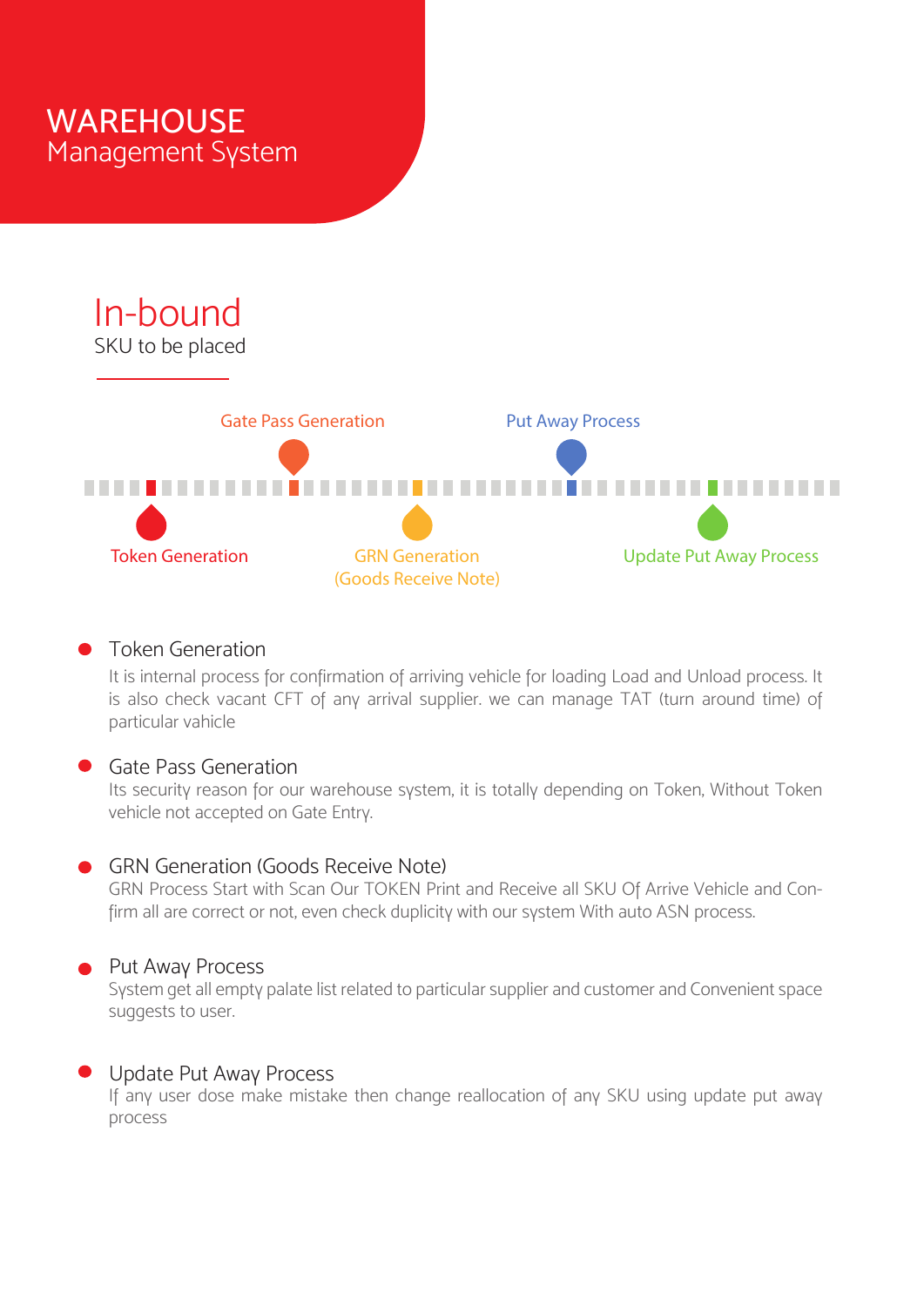### **WAREHOUSE** Management System



- Order list will get checked and verify SKU quentity with warehouse stock. **Order Entry**
- System suggest all needed SKU Location on our warehouse palate with real Location Name. Pick Ticket Generation
- If user takes wrong SKU then use update pick ticket module and reallocation of SKU related to actual assigned location. Pick Ticket Update

#### Loading sheet Generation

Ready to send All Order SKU to Customer using this module. All SKU Load on Vehicle with using scanning device for security purpose or wrong SKU delivery.

#### Loading sheet Update:

Confirmation of dispatch our Loading Sheet to Customer

Stock Management Reprots Cycle Count Dashboards & MIS HR management **Hiring To Firing •** Finance Accounts Receivable Accounts Payable Voucher Entry Bank Reconciliation **Other Exceptions Accounts**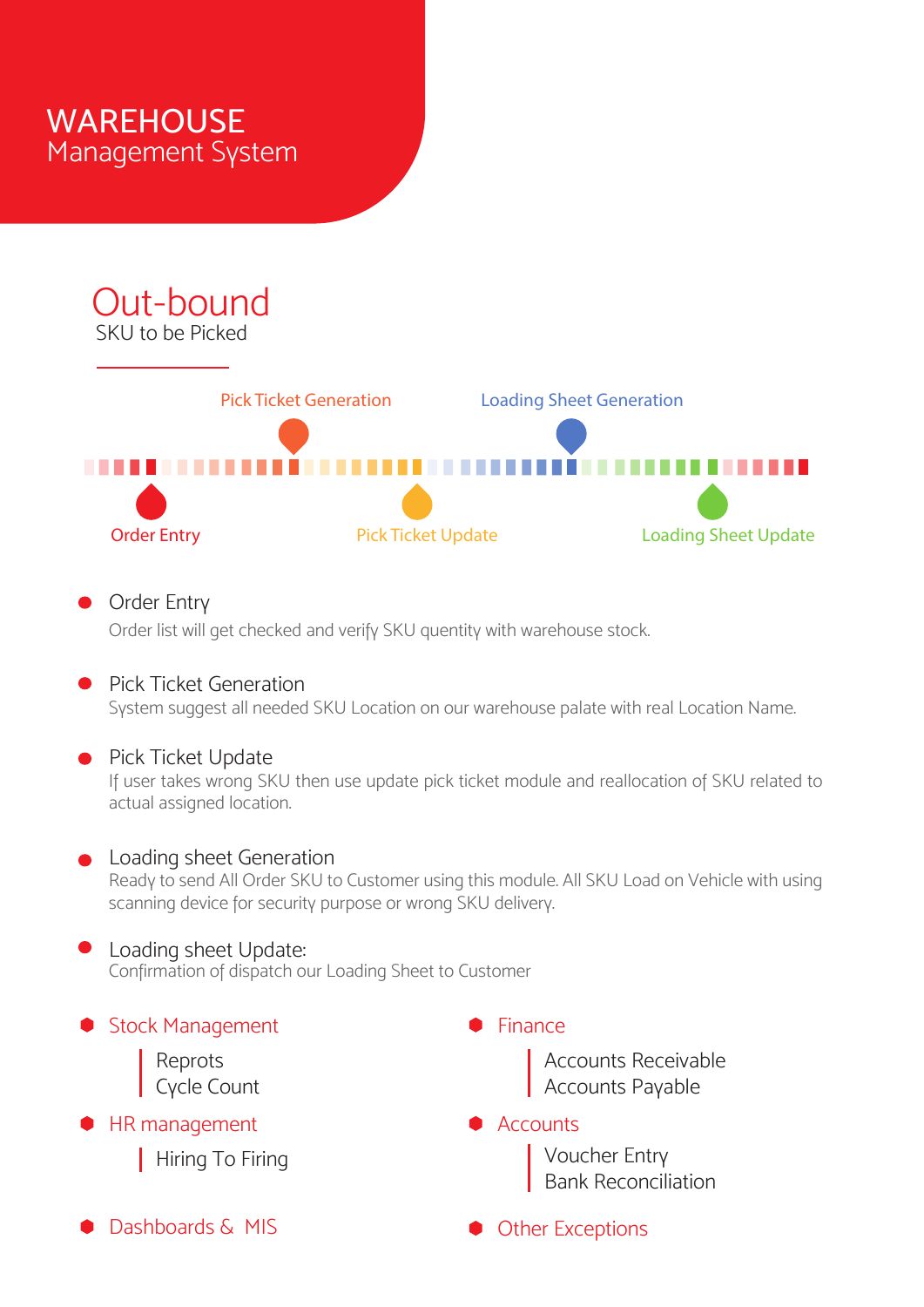

### Our Top 5 Client List

Satisfied Customers Worldwide



AGARWAL PACKERS & MOVERS LTD.



RIDE SYSTEM ( USA )





RCPL LOGISTICS PVT. LTD. SARCO PROMPT & SECURED SERVICES



NAV DURGA LOGISTICS (P) LIMITED